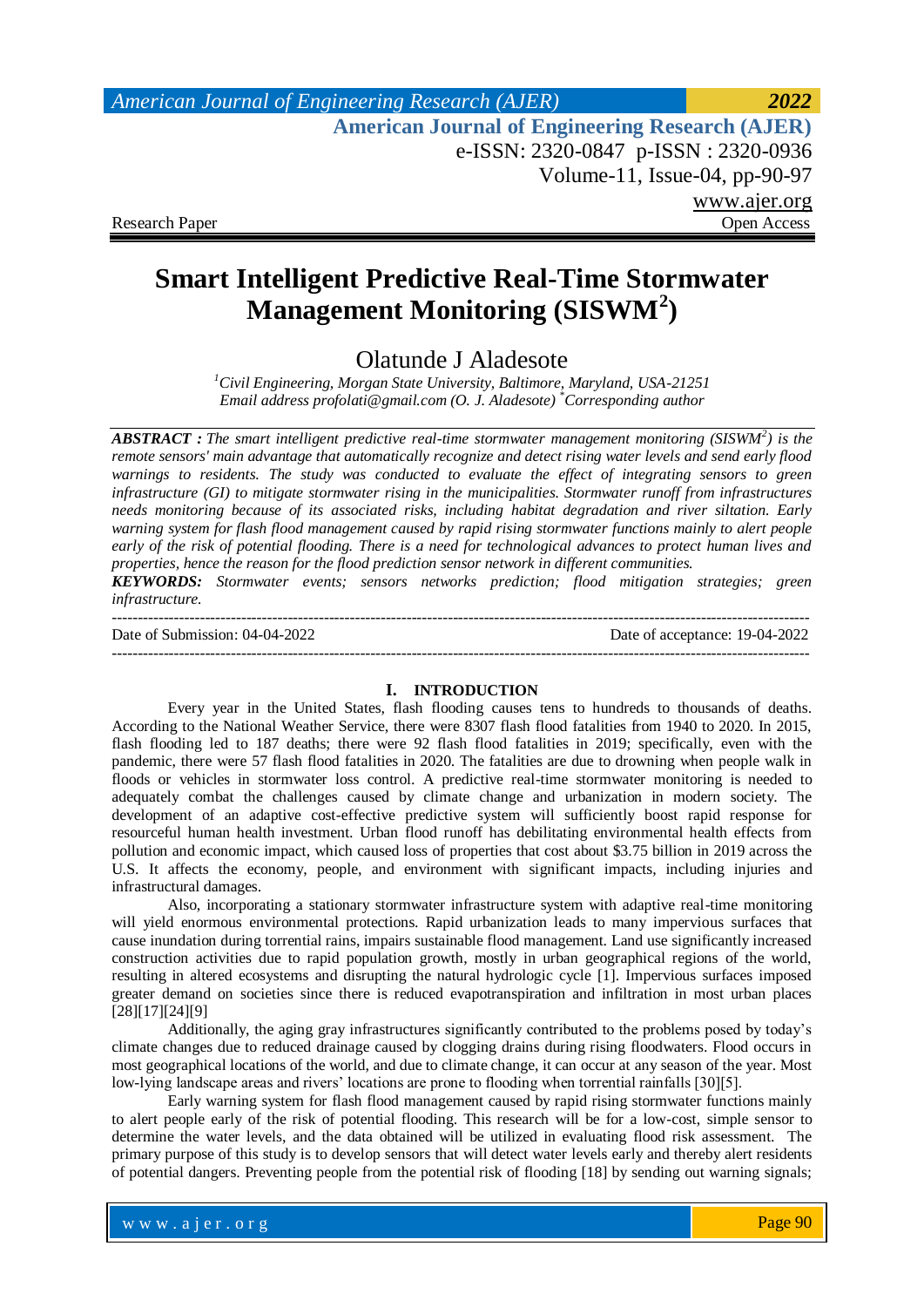since stormwater from rain is a natural event. There is a need for technological advances to protect human lives and properties, hence the reason for the flood prediction sensor network installed in different communities. Collecting high amounts of spatial resolution dimensions data using an intelligent stormwater prediction system will provide better alert networks. The flood project is a resilient method to construction designs through lowcost sensors that function effectively with either gray or green infrastructures through the use of a predictive sensing system.

| II. Estimation damage of stormwater management in the United States from 1980 to 2021 |
|---------------------------------------------------------------------------------------|
| A. Billion-dollar events to affect the United States from 1980 to 2021                |

| <b>Disaster</b><br>type | Events | Events/<br>Year | Percent<br>Frequency | <b>Total Costs</b> | Percent of<br>Total<br>Costs | Cost/<br>Event | Cost/<br>Year | Deaths | Deaths/<br>Year |
|-------------------------|--------|-----------------|----------------------|--------------------|------------------------------|----------------|---------------|--------|-----------------|
| drought                 | 29     | 0.7             | 9.40%                | \$285.48           | 13.20%                       | \$9.8B         | \$6.8B        | 4.139  | 99              |
| flooding                | 35     | 0.8             | 11.30%               | \$164.2B           | 7.60%                        | \$4.7B         | \$3.9B        | 624    | 15              |
| freeze                  | 9      | 0.2             | 2.90%                | \$32.8B            | 1.50%                        | \$3.6B         | \$0.8B        | 162    | 4               |
| Severe<br>storm         | 143    | 3.4             | 46.10%               | \$330.7B           | 15.30%                       | \$2.3B         | \$7.9B        | 1880   | 45              |
| Tropical<br>cyclone     | 56     | 1.3             | 18.10%               | \$1,148.0B         | 53.20%                       | \$20.5B        | \$27.3B       | 6.697  | 159             |
| wildfire                | 19     | 0.5             | 6.10%                | \$120.2B           | 5.60%                        | \$6.3B         | \$2.9B        | 401    | 10              |
| Winter<br>storm         | 19     | 0.5             | 6.10%                | \$78.6B            | 3.60%                        | \$4.1B         | \$1.9B        | 1,277  | 30              |
| All<br><b>Disasters</b> | 310    | 7.4             | 100.00%              | \$2,159.9B         | 100.00%                      | \$7.0B         | \$51.4B       | 15.180 | 361             |

Table 1: source: [31]



*Figure 1*

#### *B. Time Period Comparisons of United States Billion-Dollar Drought, Freeze, Severe Storm, Tropical Cyclone, Wildfire, and Winter Storm Statistics*

| $\cdot$<br>Time Period         | <b>Billion</b><br>Dollar<br><b>Disasters</b> | Events/<br>Year | Cost     | Percent of<br><b>Total Cost</b> | Cost/Year | Death | Deaths/Year |
|--------------------------------|----------------------------------------------|-----------------|----------|---------------------------------|-----------|-------|-------------|
| 1980s (1980-1989)              | 25                                           | 2.5             | \$175.2B | 8.8%                            | \$17.5B   | 2.706 | 271         |
| 1990s (1990-1999)              | 45                                           | 4.5             | \$228.3B | 11.4%                           | \$22.8B   | 2,851 | 285         |
| 2000s (2000-2009)              | 60                                           | 6.0             | \$540.1B | 27.1%                           | \$54.0B   | 3.044 | 304         |
| 2010s (2010-2019)              | 105                                          | 10.5            | \$807.7B | 40.5%                           | \$80.8B   | 5.012 | 501         |
| Last $5$ Years (2017-<br>2021) | 79                                           | 15.8            | \$714.2B | 35.8%                           | \$142.8B  | 4.475 | 895         |
| Last $3$ Years (2019-<br>2021) | 51                                           | 17.0            | \$271.6B | 13.6%                           | \$90.5B   | 975   | 325         |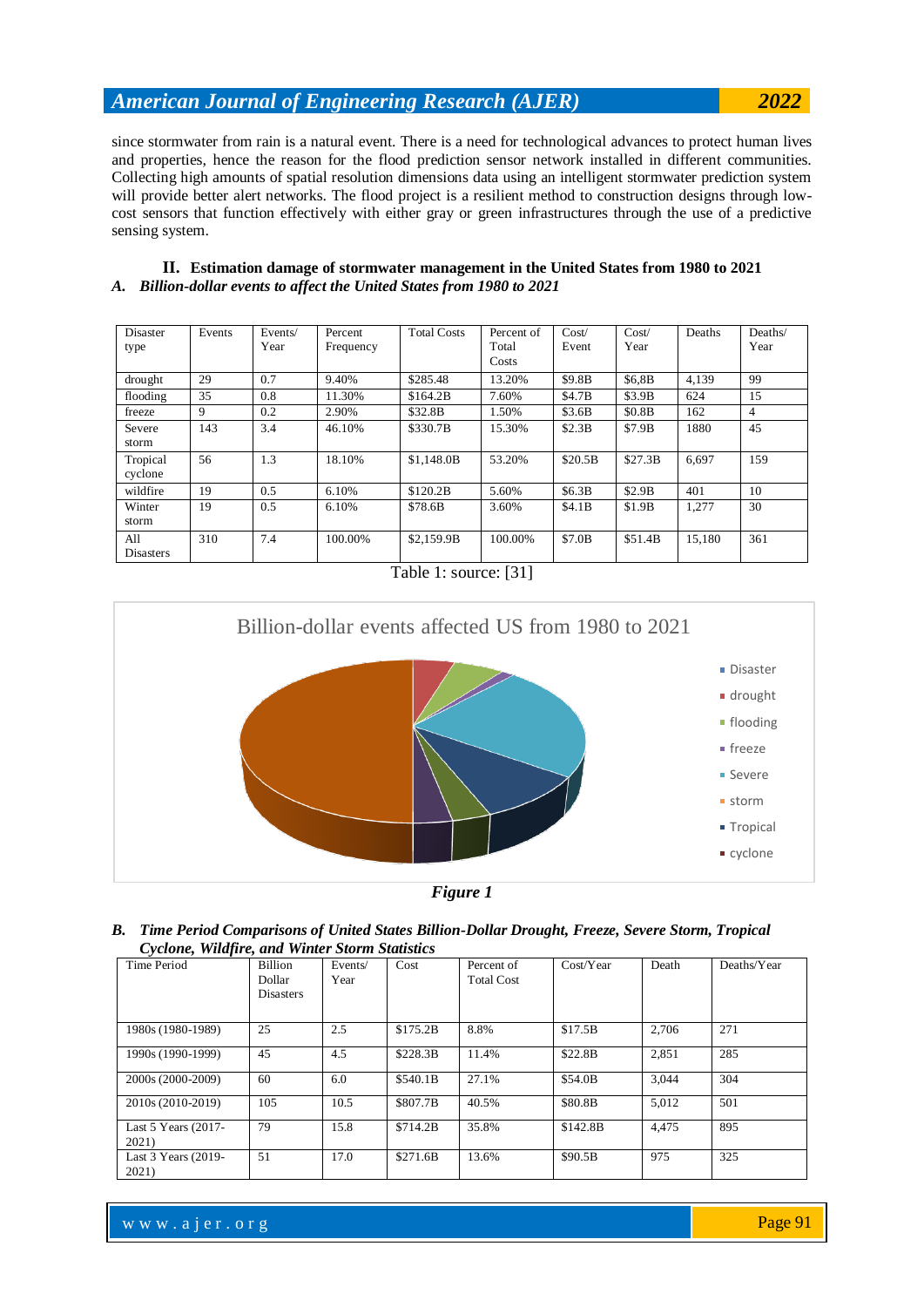| Last Year $(2021)$    | 18  | 18.0 | \$142.4B   | $.1\%$ | \$142.4B | 681    | 681 |
|-----------------------|-----|------|------------|--------|----------|--------|-----|
| All Years (1980-2021) | 275 | 6.5  | \$1,995.7B | 100.0% | \$47.5B  | 14.556 | 347 |
| Table 2: source: [31] |     |      |            |        |          |        |     |



*Figure 2.*

#### **III. Prediction of Rainwater using Weather Map in Python**

First, create an account and sign in on Openweathermap.org and click on API tab, under current weather data, click API doc and go to API call and follow the steps to generate an API key. Second, download Python, install Pyowm, (Python Open Weather Map API) and copy API key from open weather map and paste into python 3.9.6 version. From Python, make an import request to get current weather data for a particular location.

### *A. SISWM<sup>2</sup>Architecture network*



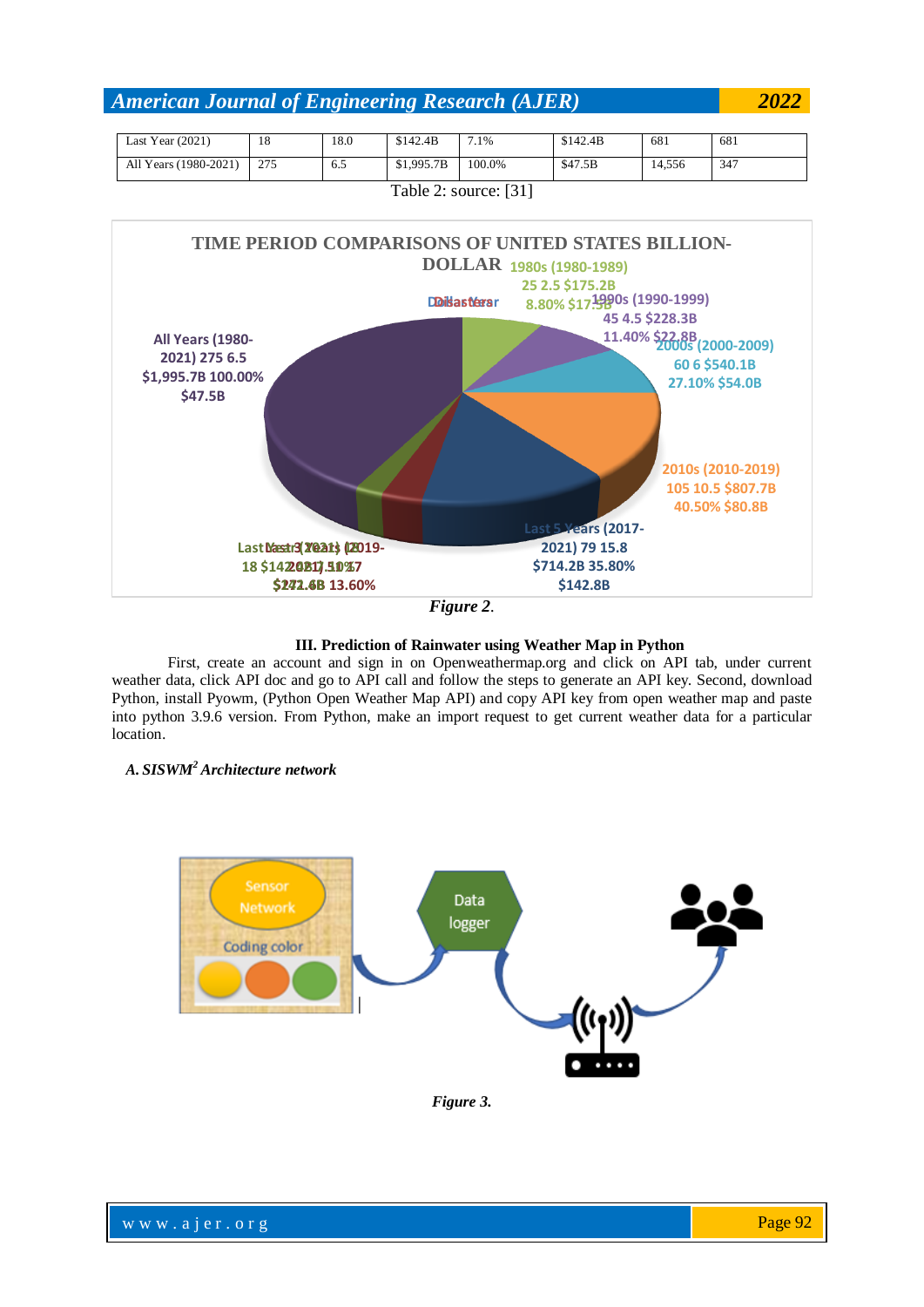| <b>Activity</b>             | <b>Supply List</b>                                | <b>Remark</b>            |
|-----------------------------|---------------------------------------------------|--------------------------|
| Equipment/tools             | water level sensors (HC-SRO4)                     |                          |
|                             | Arduino MEGA 2560 Rev3 or SunFounder Mega         |                          |
|                             | 2560 R3                                           |                          |
|                             | Temperature sensor (DS18B20 Arduino 125 degrees   |                          |
|                             | centigrade)                                       |                          |
|                             | Humidity sensor (DHT22)                           |                          |
|                             | Containers to hold the sensors                    |                          |
|                             | tipping bucket rain gauge                         |                          |
|                             | safety color coding light will be coded as yellow |                          |
|                             | (warning), coral color (flooded road), and green  |                          |
|                             | (clear).                                          |                          |
| Hardware/software           | Computer with Software                            | software for reading the |
|                             | Data logger (Adafruit Data Logging Shield)        | transmitted sensors data |
|                             | Antenna cable - 2.4 GHz, 6dBi, IPEX 170 mm long   |                          |
|                             | Cellular antenna                                  |                          |
|                             | Internet wifi                                     |                          |
|                             | <b>Bread board</b>                                |                          |
|                             | Jumper wire (11.8in)                              |                          |
|                             | 10mm LED's                                        |                          |
|                             | Solar panel                                       |                          |
|                             | 12 V batteries                                    |                          |
|                             | SD Card                                           |                          |
| <b>Materials</b>            | Long Metal pole mast                              |                          |
|                             | Rebar (metal)                                     | Screws for solar panel   |
|                             | screws                                            | installation             |
|                             | wires                                             |                          |
|                             | Gloves                                            |                          |
|                             | Padlock, hasps with screws.                       |                          |
|                             | 5 by 18 inches metal sheet                        |                          |
|                             | Ruler                                             | Some of these materials  |
|                             | Water (one bucket)                                | maybe available in the   |
|                             | Hammer                                            | laboratory.              |
|                             | Drill kit                                         |                          |
|                             | Small bag of cement and sand                      |                          |
| <b>Record/Documentation</b> | Camera                                            | Optional                 |
|                             | Paper                                             |                          |
|                             | pen                                               |                          |
|                             |                                                   |                          |

#### *B. Stormwater Management Material Used for Pole Installation*

#### **VI. Stormwater management for Water Level Sensor with Hardware/Software Design**

The HC-SRO4 is an ultrasonic water level sensor is low cost and easy to set up with measurable ranging distance of 2-400cm (0.2-4.0m). The HC-SR04 module is composed of ultrasonic transmitter, a receiver, and control circuits. it provides non-contact measurement with 3mm precision. It has four pins which are: Trigger, power (VCC), receiver is echo, and ground pin (GND). Its characteristics includes 5V DC operating voltage, 15° measuring angle, and 15mA operating current.

Also, the prototype operation of the ultrasonic sensor, humidity, and temperature sensor devices will generate data that will be interfaced with the microcontroller (Cypress/Arduino Uno ATmega328 microcontroller) that is connected to IoT Wi-Fi module coordinate of the node for real time data collection at the stream. The data can be sampled at an interval of less than 2s and it will be solar powered with a micro-SD card as backup storage. Other proposed water level sensors are MB7066, which is also ultrasonic but with longer distance range of about 20cm -1064cm. it will be connected to cellular communication module, solar power with rechargeable battery (12V 80 Ah), and 32-bit microcontroller for analysis. The surface flooding data obtained from this study will be used for flood risk assessment and planning.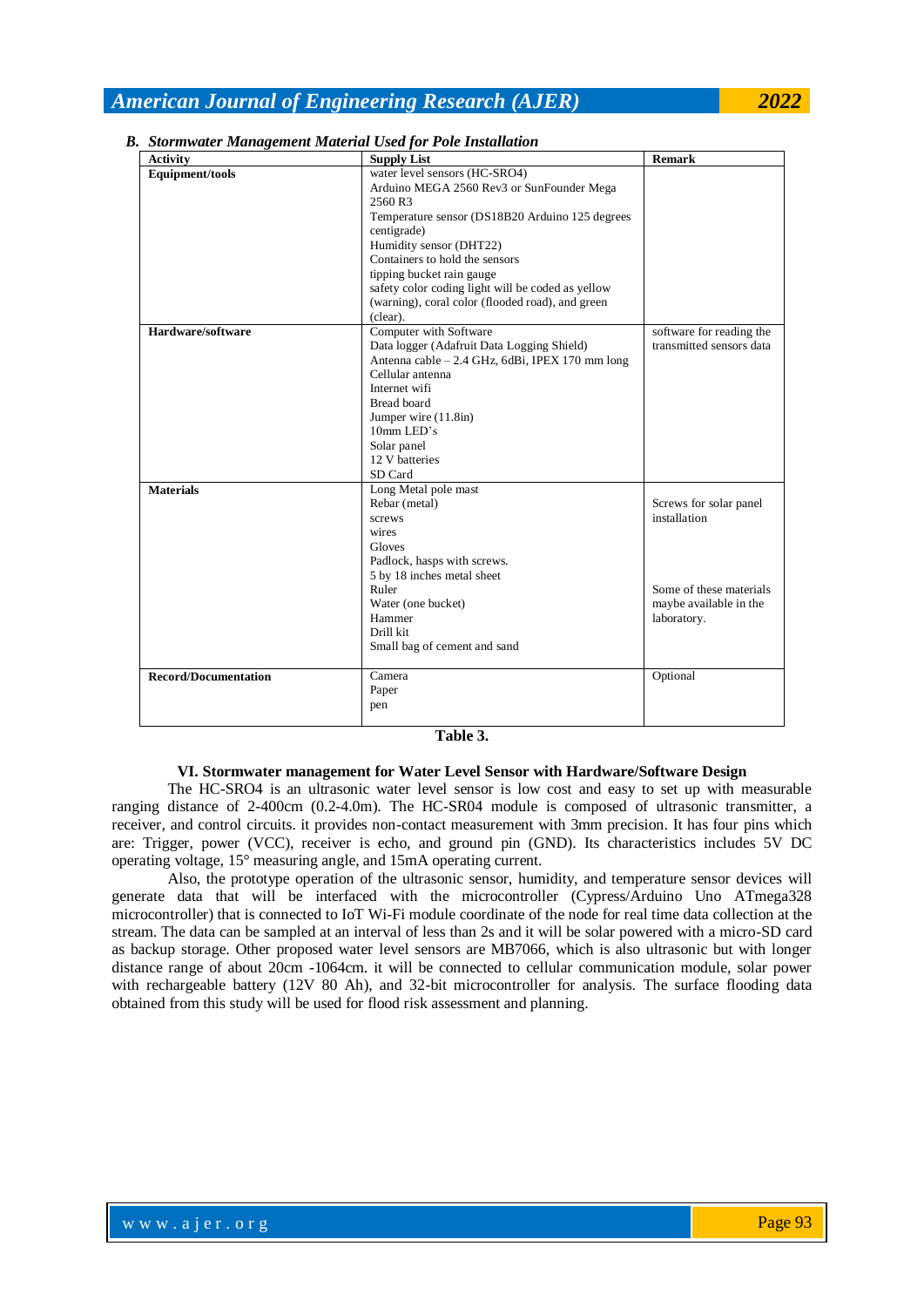#### *A.* **Architecture network 2**





Flooding is a global issue that affects mankind generally; therefore, this paper did an in-depth review of different studies conducted in various parts of the world. It details an overview of strategies that best suits stormwater management locally and worldwide[32]. Flooding has caused many human problems, especially for those residing in densely populated urban areas [3], but technological advances have evolved to solve many daily human problems. Natural events such as floods posed imminent dangers to lives, especially in the absence of an early warning to people in diverse environmental facets. [23] give an integrated optimization rule-based model to mitigate flooding impact on waterways. A flash flood early warning system study in the northeastern part (Hoang Su Phi) of Vietnam; used hydrology and geomorphological approach with a warning map to show the hazard level of precipitation for one to six days [15]. Most inexpensive technological designs are above water [29]to prevent environmental conditions and corrosions.

#### *B.* **Architecture network design 3**



*Figure 5.*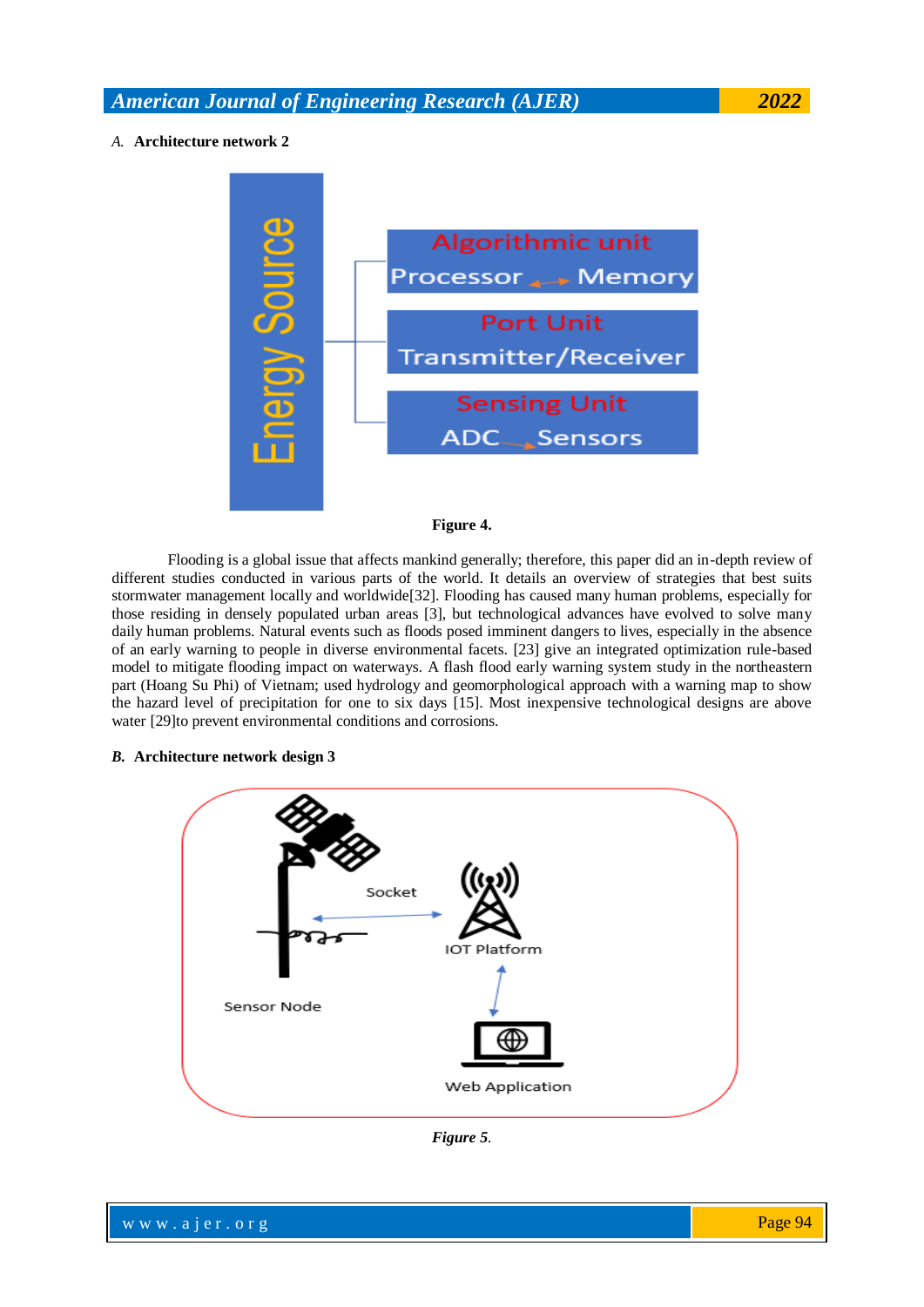[16]. studied urban flood motes sensors system interfaced with network video record for in-situ water logging monitoring images during flooding. The water level sensors were arranged to receive water level information, and the network cameras were received video information. The signals received from the water level sensors and network cameras are transmitted to the data processing module that runs through a computer server, providing information to end-users [16].

Furthermore, the result of the study by Lockridge 2016 showed that functional testing done at the Dauphin Island Sea Lab found that the temperature measurement was 0.154oC with a highly correlated regression temperature device value  $r2 = 0.99$  which proved that the devices functional testing evaluation was adequate [11].

#### *C.* **SISWM<sup>2</sup> network mesh**





Moreno et al. developed a RiverCore IoT equipment at Colima Mexico hydrological area that describes a static module and mobile drifter node system with a web-based data acquisition platform interfaced with IoT and 3G cellular networks. The fixed module design utilizes the Message Queuing Telemetry Transport (MQTT), an open machine-to-machine low power network connectivity. The MQTT, along with encryption and security systems, sends ongoing information bundles from fixed hubs to a server that stores information in a dataset. The fixed RiverCore module senses various variables/factors in a river/stream, for example, water height, width, and flow speed, by utilizing an ultrasonic distance sensor. A RiverCore fixed hub comprises five unique gadgets: a regulated power supply, a solar charge controller and a 12 V 80 Ah battery, a 32-bit microcontroller unit, and a 3G cellular modem electronic board. The mobile drifter node interfaced with a micro-SD to retrieve measured data and a GPS module that gets information on time, location, and speed variables. The device has a magnetic switch that activates it to log data at one-second stretches for twenty-four hours. It moves through the waterway bed, and the data obtained is stored on the microSD card for analysis [13].

Another study by [19]. at the Katulampa Dam, Bogor, provide the results of research work in which they developed two devices for early detection system of flood disasters. The result showed that the ultrasonic sensors were adequate with 97% accuracy in detecting moving water levels that function in a range of 14-250 cm with the fastest message delivery test time of 8.20 and the longest time of 33.3 seconds [19].

Vitry et al. researchers conducted a study utilizing an adaptable qualitative flood monitoring approach with deep convolutional neural network machine learning models for water image segmentation to extract flood level fluctuations. The process was to predict floodwater trends through surveillance images and static observer flooding index technology to remotely sense water level fluctuations [14].

[27] did a case study utilizing conceptual models involving river flood analysis in Flanders, Belgium. The researchers used a predictive model controller to anticipate rainfall and flow conditions with a prediction error method that decreased uncertainties. The predictive model controllers MPC result merits include its geographical changing prediction coordination. Their research brings about a projected damage cost decrease from a flood occasion with a lessened outcome of 58% flood hazard in regional areas [27].

Also, to get accurate water level data, Ley et al. suggested using a median absolute estimator to detect outliers. Also**,** [4] research created an algorithm for eliminating outliers from water data/information obtained from sensors by Z-score modification. Sensors estimated anomaly mainly occurs when sensors wave reflection occurs before arriving at the stream's outer surface [10][4].

Also, a waterproof device is essential to protect sensors from harsh environmental conditions. Shi et al. did a laboratory water column test on six units of water depth sensors to determine the sensor's performance for eight weeks. The sensor data was measured at six-minute intervals and deployed in the field for about one year. The study found that the first sensor didn't function appropriately because of water entry into the device. The other waterproof sensors were not damaged [22]. IoT portrays an advanced character for information trade and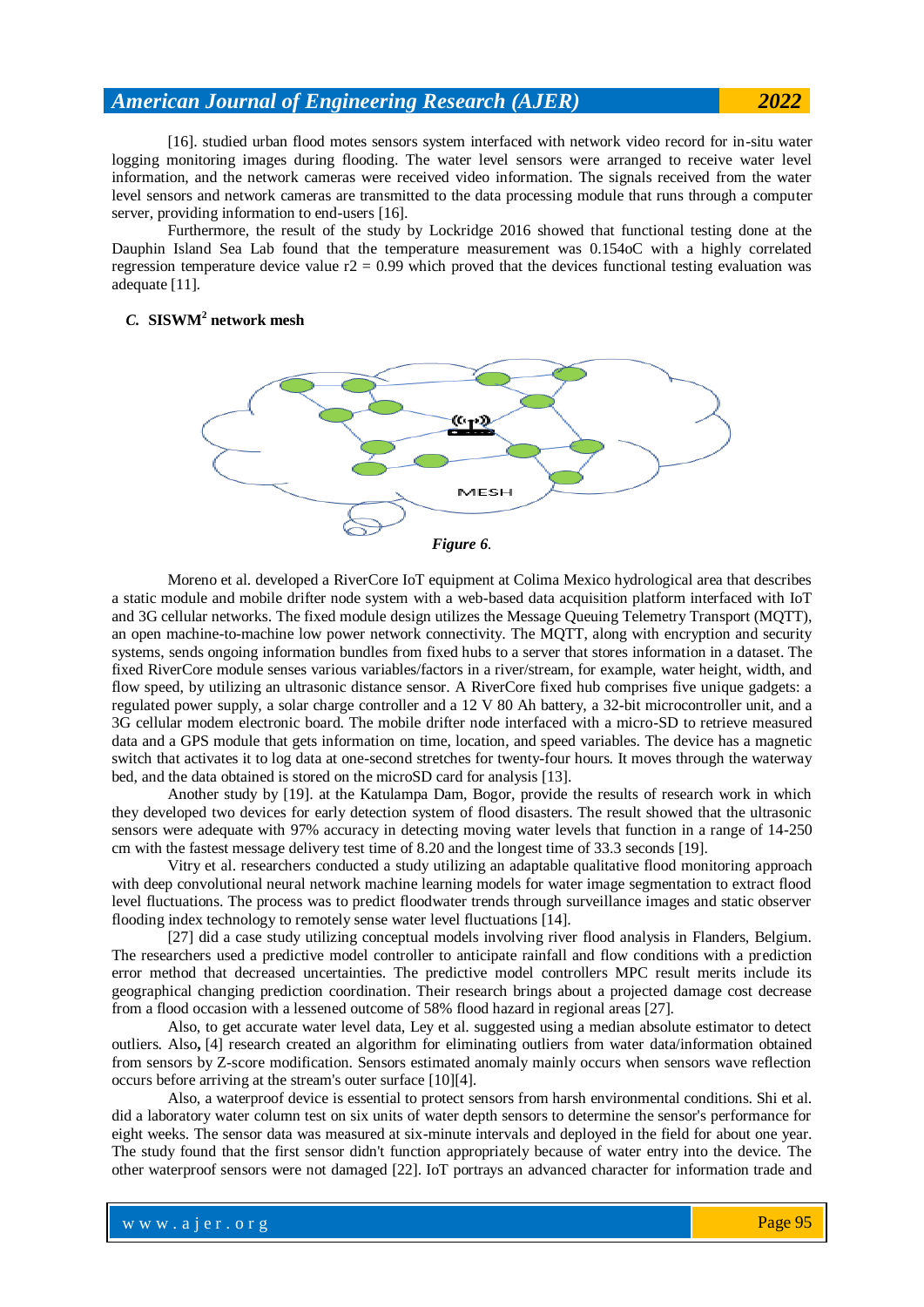communication for objects and involves the dynamic connection of hardware and software to the global internet infrastructure organization [6]. [2] provided an insight into data aggregation algorithms for prolonging wireless sensor networks lifetime when gathering sensory, audio, or imagery data that may require compression. Accumulation of information is a strategy to enhance energy use, decreasing data overlap and redundancy [2]. Kim et al. discuss Real-time flood prediction through hydraulic and probabilistic models to estimate runoff patterns in urban areas. Lizhen examined hourly water prediction through an artificial neural network (ANN) to predict floods.

Sung et al. 2017 discuss the use of hourly rainfall and water level series from six gauging stations from the Han River creek in South Korea to predict flood water levels. The researchers formed ANN models for water level gauges with data correlation statistical analysis. The floodwater level rises at the river because of the backwater effect and tidal conditions. The outcome demonstrated the consideration of numerous water level data that gave accurate water level gauges with prominent precision [24].

Sunkpho and Ootamakorn established a wireless flood monitoring network in southern Thailand (Nakhon Si Thammarat) to detect information for early notification and alleviation of floods in the region. It has three sections: sensors, data transmission and processor, and database server. The STARFLOW ultrasonic sensors were deployed underwater, which estimates velocity and water level with a range of 0 to 5 meters. The precipitation sensors, a tipping bucket rain gauge, estimates precipitation. The data from the sensors was sent to the GPRS Data Unit for information handling and transmission to the control center while the database server processes and displays information for users [25].

The timing of flood prediction is crucial to flooding forecast [7]; an experimental case study in Turkey that utilized tree-based model predictive control showed the state of flood risk assessment. The study found that higher releases during six-hour and 12hour short forecast horizons are detrimental in the downstream reservoir. An 18h or more forecast horizon produces optimal downstream-timeline flood control [26].

#### **VII. Conclusion**

In conclusion, urban flooding occurs when stormwater exceeds the drainage capacity during storm occasions, mostly when the inlet drains are blocked with debris. Thus, there is an increasing need to create sensors network systems to alert people/residents of imminent dangers and potential flooding in a particular urban area. Expectedly, the incorporation of existing aging stormwater infrastructure (storm drainage system, bridges, waterways, roads) with sensors network will diminish traffic interruption, economic loss, and health issues.

#### **Reference**

- [1]. Aladesote, O. J., & Hunter, J. (2019). Stormwater Management Utility Fees: A review. International Journal of Research Publication, 40(1). [http://ijrp.org/paper detail/794](http://ijrp.org/paper%20detail/794)
- [2]. Abbasian Dehkordi, S., Farajzadeh, K., Rezazadeh, J., Farahbakhsh, R., Sandrasegaran, K., & Abbasian Dehkordi, M. (2019). A survey on data aggregation techniques in IoT sensor networks. *Wireless Networks*, 26(2), 1263. <https://doi.org/10.1007/s11276-019-02142-z>
- [3]. Aladesote, O. J., & Hunter, J. (2020). Stormwater efficiency of Bioretention functions and reactor modelling systems. *International Journal of Advances in Scientific Research and Engineering*, *01*(11), 01-09. <https://doi.org/10.31695/ijasre.2020.33921>
- [4]. Bae, I., & Ji, U. (2019). Outlier detection and smoothing process for water level data measured by ultrasonic sensor in stream flows. *Water*, *11*(5), 951. <https://doi.org/10.3390/w11050951>
- [5]. Butler, D., Digman, C., Makropoulos, C., & Davies, J. W. (2018). *Urban drainage*. CRC Press.
- [6]. Dachyar, M., Zagloel, T. Y., & Saragih, L. R. (2019). Knowledge growth and development: Internet of things (IoT) research, 2006–2018. *Heliyon*, *5*(8), e02264. <https://doi.org/10.1016/j.heliyon.2019.e02264>
- [7]. Duncan, A., Chen, A. S., Keedwell, E., Djordjevic, S., & Savic, D. (2011). Urban flood prediction in real time from weather radar and rainfall data using artificial neural networks.
- [8]. Ham, J. M. (2013, December). Using Arduinos and 3D-printers to build research-grade weather stations and environmental sensors. In *AGU Fall Meeting Abstracts* (Vol. 2013, pp. H43H-1573).
- [9]. Kim, H., Keum, H., & Han, K. (2019). Real-time urban Inundation prediction combining hydraulic and probabilistic methods. *Water*, *11*(2), 293. <https://doi.org/10.3390/w11020293>
- [10]. Leys, C., Ley, C., Klein, O., Bernard, P., & Licata, L. (2013). Detecting outliers: Do not use standard deviation around the median *Journal of Experimental Social Psychology*, 49(4), 764use absolute deviation around the median. *Journal of Experimental Social Psychology*, 49(4), 766. <https://doi.org/10.1016/j.jesp.2013.03.013>
- [11]. Lockridge, G., Dzwonkowski, B., Nelson, R., & Powers, S. (2016). Development of a low-cost arduino-based sonde for coastal applications. *Sensors*, *16*(4), 528. <https://doi.org/10.3390/s16040528>
- [12]. Marin-Perez, R., García-Pintado, J., & Gómez, A. S. (2012). A real-time measurement system for long-life flood monitoring and warning applications. *Sensors*, *12*(4), 4213-4236. <https://doi.org/10.3390/s120404213>
- [13]. Moreno, C., Aquino, R., Ibarreche, J., Pérez, I., Castellanos, E., Álvarez, E., Rentería, R., Anguiano, L., Edwards, A., Lepper, P., Edwards, R. M., & Clark, B. (2019). RiverCore: IoT device for river water level monitoring over cellular communications. *Sensors*, *19*(1), 127. <https://doi.org/10.3390/s19010127>
- [14]. Moy de Vitry, M., Kramer, S., Wegner, J. D., & Leitão, J. P. (2019). Scalable flood level trend monitoring with surveillance cameras using a deep convolutional neural network. *Hydrology and Earth System Sciences*, *23*(11), 4621- 4634. <https://doi.org/10.5194/hess-23-4621-2019>